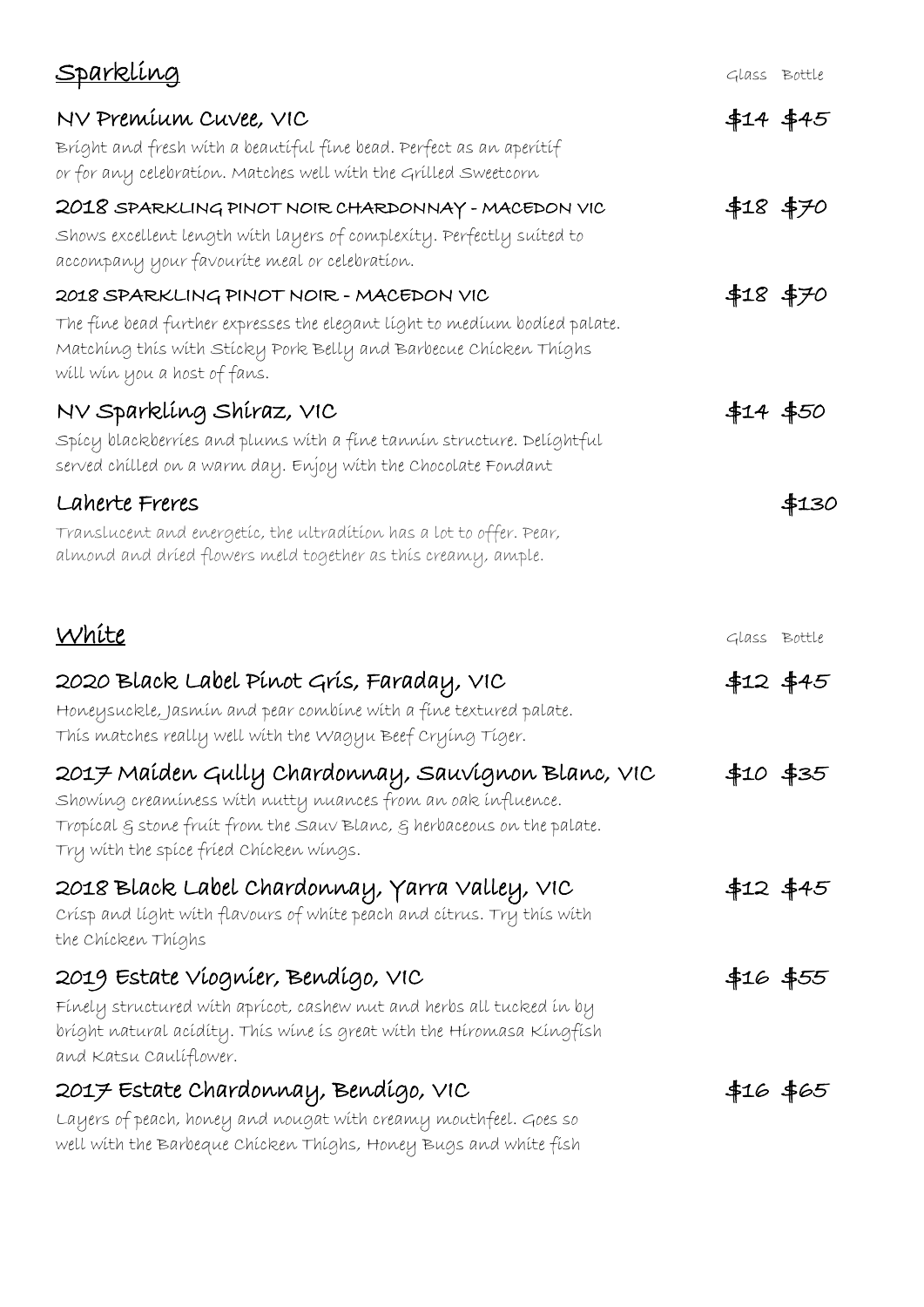| White Continued                                                                                                                                                                                                                                                                      | Glass Bottle |             |
|--------------------------------------------------------------------------------------------------------------------------------------------------------------------------------------------------------------------------------------------------------------------------------------|--------------|-------------|
| 2020 Graníte Hills Ríeslíng, Macedon, VIC                                                                                                                                                                                                                                            |              | \$65        |
| Granny Smith apples on the bouquet with apples and pears on the<br>palate. Finely balanced fruit flavours and gentle acidity.                                                                                                                                                        |              |             |
| 2017 Ros Rítchie Gewurtztraminer, Mansfield, VIC                                                                                                                                                                                                                                     |              | \$65        |
| Lychee and tea-rose aromas, with ginger, lychee, quince and orange<br>Zest on the palate. Great texture and scintillating acidity                                                                                                                                                    |              |             |
| 2020 Scotchmans Hill Sauvignon Blanc, Bellarine, Vic<br>The nose is lifted and fresh with guava, lychee, grapefruit and gooseberry.<br>The palate is intense and lively with tropical fruits, gooseberry with savoury<br>notes on the míd-palate. Tangy acídity rounds out the wine. |              | \$65        |
| 2017 Lome Roussanne, Harcourt, VIC<br>A blende of Marsanne bringing flavours of honeysuckle and lime, Viognier<br>With white stone fruits, floral and spicy characters and Roussanne with<br>Floral notes and hint of pear.                                                          |              | \$60        |
| <u>Rose</u>                                                                                                                                                                                                                                                                          | Glass Bottle |             |
| 2020 Sliver Label Rose, VIC<br>A bouquet of roses and strawberries with a little ripe watermelon. This<br>Wine matches really well with the Zucchini Blossom                                                                                                                         |              | \$12 \$45   |
| <u>Red</u>                                                                                                                                                                                                                                                                           | Glass Bottle |             |
| 2019 Black Label Pínot Noír, Yarra Valley, VIC<br>Subtly oaked with cherries, mushroom and earthy influences. Try<br>thís wíne wíth a pínk físh of the day.                                                                                                                          |              | \$12 \$45   |
| 2019 Estate Pínot Noír, Yarra Valley, VIC<br>Spícy red fruíts with forest floor influences make for a long and<br>savoury finish with beautifully integrated oak served with the<br>Duck Breast works a treat.                                                                       | \$16 \$70    |             |
| 2019 Nouveau Syrah, Bendígo, VIC<br>Líght and fruity with lifted red fruits and fine tannin. A glass<br>of sunshine to start the meal or anytime at all. Matches well with<br>the Rícotta Cheese.                                                                                    |              | $$12$ $$45$ |
| 2018 Black Label Sangíovese, Bendígo, VIC                                                                                                                                                                                                                                            |              | $$12$ $$45$ |
| Fíne graíned, gríppy tanníns tell you that you are ín Sangíovese<br>territory. Medium bodied and good with the Heirloom Tomatoes and<br>Sticky Pork Belly.                                                                                                                           |              |             |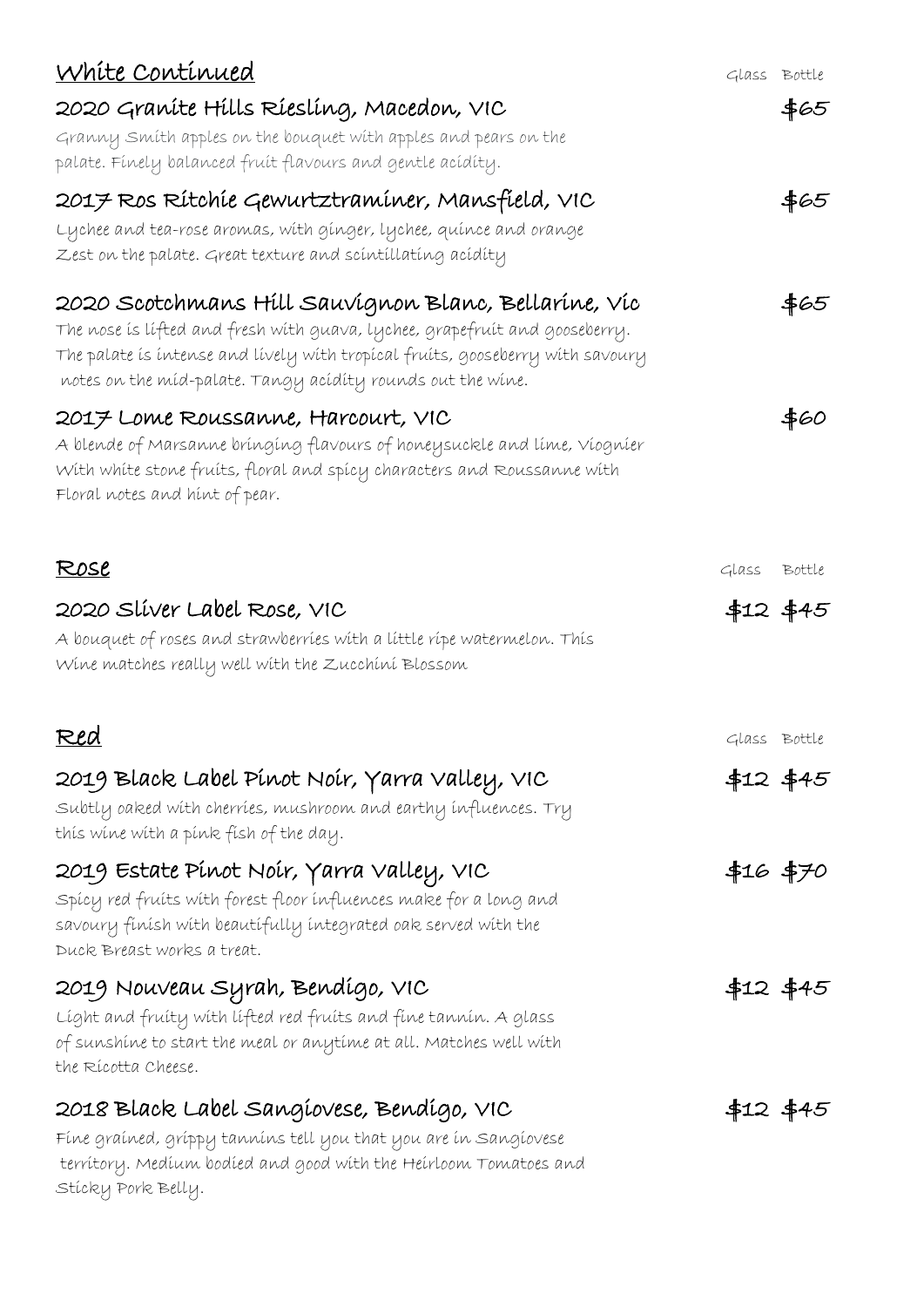| <u>Red Continued</u>                                                                                                                                                                                                                                | Glass Bottle |            |
|-----------------------------------------------------------------------------------------------------------------------------------------------------------------------------------------------------------------------------------------------------|--------------|------------|
| 2018 Ros Rítchíe Nebbíolo                                                                                                                                                                                                                           |              | \$65       |
| Typically brick red in colour, with floral characters of tea-rose, sour cherry,<br>plums, dríed raísín and spíce, overlaíd with the savoury notes of tobacco leaf<br>and leather; fine pronounced grape tannins and a good acidity frame the fruit. |              |            |
| 2017 Black Label Cabernet Merlot, Bendígo, VIC                                                                                                                                                                                                      |              | \$12 \$45  |
| Lovely rích red with blackcurrant, blood plum and spícy oak.                                                                                                                                                                                        |              |            |
| 2018 Estate Merlot Cabernet Franc, Bendígo, VIC<br>Lífted red fruits showing raspberry and cassis, dark chocolate<br>and spice box.                                                                                                                 |              | \$16 \$65  |
| 2019 Black Label Shíraz, Bendígo, VIC<br>Smooth and medíum bodíed with spicy raspberries and black<br>plums. Classíc spícy Shíraz a true all-rounder.                                                                                               |              | $$12$ \$45 |
| 2018 Estate Shíraz, Bendígo, VIC<br>Rích, medíum to full bodíed with great concentration and<br>balance. Matches so well with the Vintage beef striploin                                                                                            | \$16 \$68    |            |
| 2017 Estate Cabernet Sauvignon, Bendigo, VIC<br>Intensely flavoured showing cassis, and blackberry and<br>gorgeous fine tannins.                                                                                                                    | \$16 \$68    |            |
| <u>Single Block &amp; Old Vine Red</u>                                                                                                                                                                                                              | Glass Bottle |            |
| 2017 Centre Block Shíraz, Bendígo, VIC<br>Beautiful full-bodied palate with complex red and black fruits and<br>ultra-fine tannins. Slow Cooked Lamb is a great combination                                                                         | \$19 \$85    |            |
| 2015 Old Vine Shíraz, Bendígo, VIC<br>Super long palate with ultra-fine tannin and complex layers of                                                                                                                                                |              | \$28 \$145 |
| savoury red and black fruits. Order up the steak and continue<br>with the cheese                                                                                                                                                                    |              |            |
| 2015 Old Vine Cabernet Sauvignon, Bendigo, VIC<br>Super long palate dísplayíng layer after layer of savoury red and<br>black fruits with fine ripe tannins.                                                                                         |              | \$28 \$145 |
| <u>Dessert</u>                                                                                                                                                                                                                                      | Glass Bottle |            |
| NV Estate Tawny Shíraz, Bendígo, VIC<br>Complex flavours of raísins, plums and nuts with intriguing rancio.                                                                                                                                         | \$12 \$50    |            |
| Dísznoko Tokají – classic dessert wine from Hungary<br>Late harvested grapes and partially botrytised berries. Aged just a few<br>months in oak, this wine is silky and fruit driven with delightful acidity.                                       |              | \$80       |